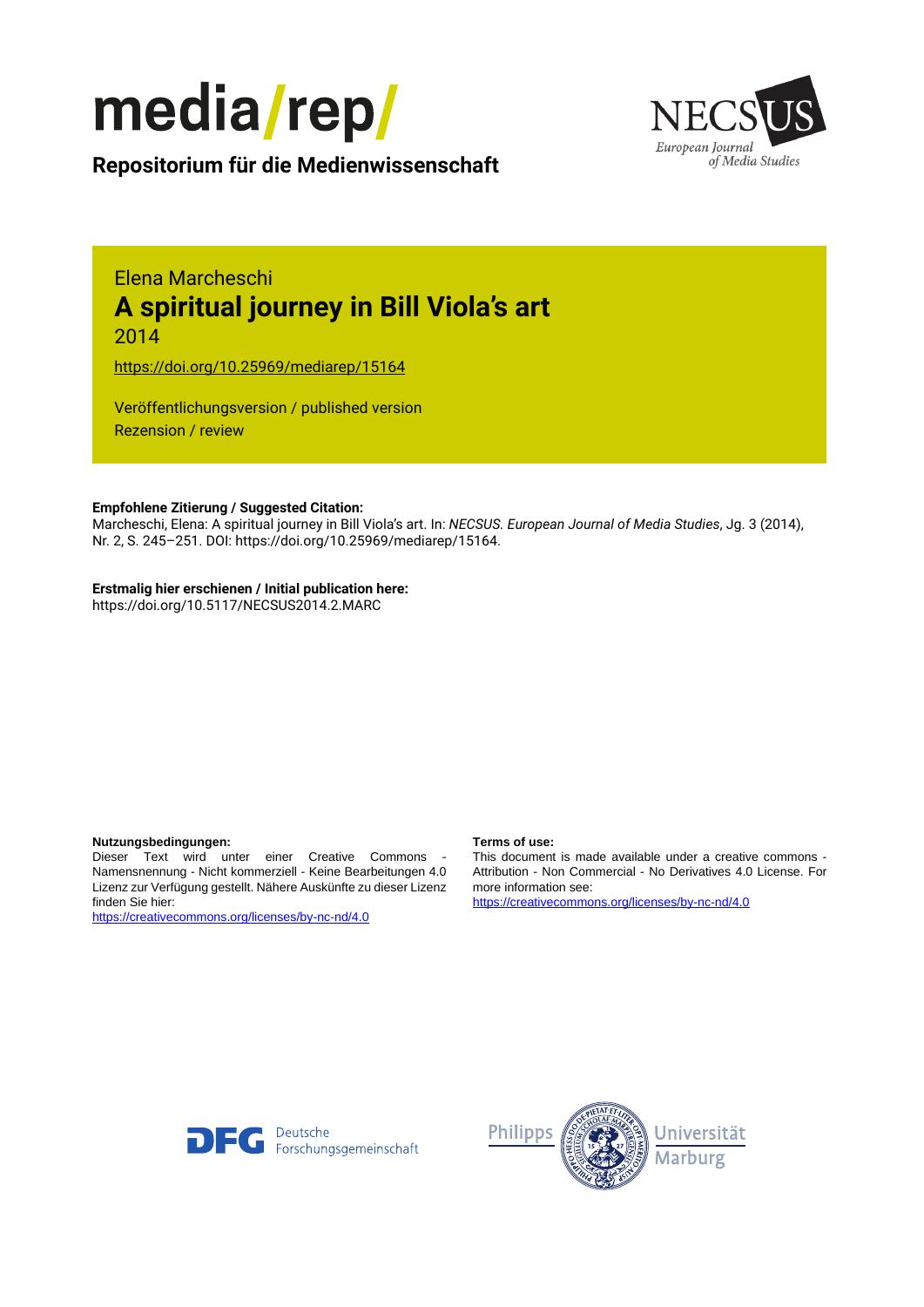# A spiritual journey in Bill Viola's art

#### Elena Marcheschi

Exhibition: Bill Viola (Paris, Grand Palais, Galeries nationales, 5 March – 21 July 2014) Catalogue: Bill Viola (Paris: Éditions de la Rèunion des musées nationaux, 2014), sous la direction de Jérôme Neutres,<http://www.grandpalais.fr/en/event/bill-viola>

From 5 March to 21 July 2014 the Grand Palais in Paris presented the largest retrospective ever dedicated to the American artist Bill Viola $^1$  in France. Viola is one of the most important pioneers of video art, whose work has been showcased in many of the world's most important museums. This was also the first exhibition dedicated to video art in the history of the Galerie nationales du Grand Palais, a huge site for cultural commemoration, preservation, and canonised art that on this occasion became a spectacular context for showing what the medium of video is. Almost 40 years of Viola's work was presented, from 1977 to 2013 – a span that, apart from the 1960s, represents the historical development of video art. From single-channel videos, video sculptures, video installations, video projections, and sound environments, the retrospective depicted what may be called Viola's spiritual journey through the electronic medium.

The exhibition itinerary was conceived as an emotional path itself; the public was meant to step into a contemporary version of Plato's cave, a dark and silent space with a hushed atmosphere that recalled a house of prayer where the visitor was invited to establish a deep visual and spiritual connection with each work of art. As Jérôme Neutres, curator of the exhibition, writes: '[t]he artist's intention is to create conditions that enable the public to immerse itself in the image – a symbol expressed by the recurrant metaphor of a body plunging into water.<sup>22</sup> In fact, as Valentina Valentini says, in Viola's exhibitions the visitor is not only a mere spectator  $\ldots$ , because his works are not just containers for different things.<sup>3</sup>

At the Grand Palais the invitation to a personal and intimate journey was marked at the beginning with a quotation by the soufi Ibn Arabi: '[i]f you engage the travel, you will arrive.' Divided into three ideal chapters connected to three metaphysical questions, the retrospective asked the public to confront some common and fundamental issues about the human condition, questions that have been investigated in Viola's research: Who am I? Where am I? Where am I going? In this perspective the artist's desire was to trigger an aesthetic experience and a spiritual confrontation. The cycle of life from birth to death, the practice of introspection, the relationship between landscape and mankind, the ideas of transcendence and transfiguration – these are the great themes that Viola offered in this exhibition.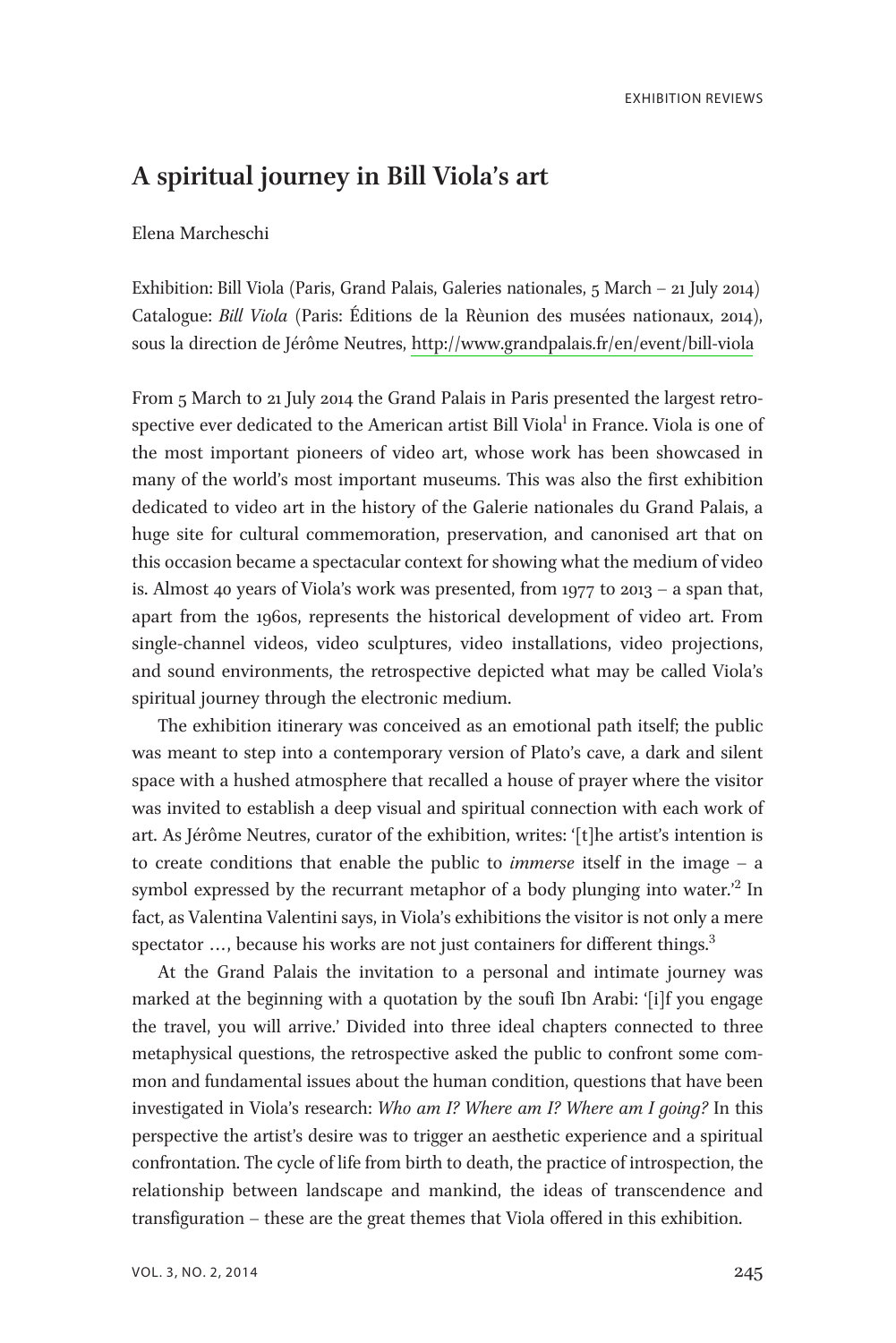Although the retrospective began with the grainy and trembling projection of The Reflecting Pool (1977-1979), one of his first works, and ended with the seven highresolution screens of The Dreamers (2013), the 20 works of art presented in between were not in chronological order. There was the metaphorical beginning of Viola's video art, an entrance with a proactive jump into the water and all the possible temporal manipulations of that bounce (frozen image, slow motion, appearance, disappearance); also, a closure, with the apparent stillness and peace of seven individuals submerged underwater. As Maria Rosa Sossai writes, the presence of water

is an acknowledgement of the crucial role this element plays in the iconography of the great masters of painting, and of its value as a dynamic natural force. In its flowing, water stands in relation to passing time ... or, as Viola recalls, the flow of electrons. In its complex symbolism, water may be seen as a celebration of the ritual of purification through which ordinary gestures turn into something unprecedented.<sup>4</sup>

Like the protagonist of Ascension (2000), who suddenly plunges into the water from above as if involved in a choreographed baptism, in this retrospective the spectator was given the chance to drown into a spiritual element. As Viola says, 'the artist must immerse himself in a world so intimate and private, with the aim to create something that may be shared with many and different people'.<sup>5</sup>



Fig. 1: Bill Viola, Ascension, 2000, color video projection on wall in dark room; stereo sound; projected image size: 131 7/8 x 98 7/8 in  $(335 \times 251 \text{ cm})$ ; room dimensions variable; 10:00. Performer: Josh Coxx. Photo: Kira Perov. Courtesy of Bill Viola Studio LLC.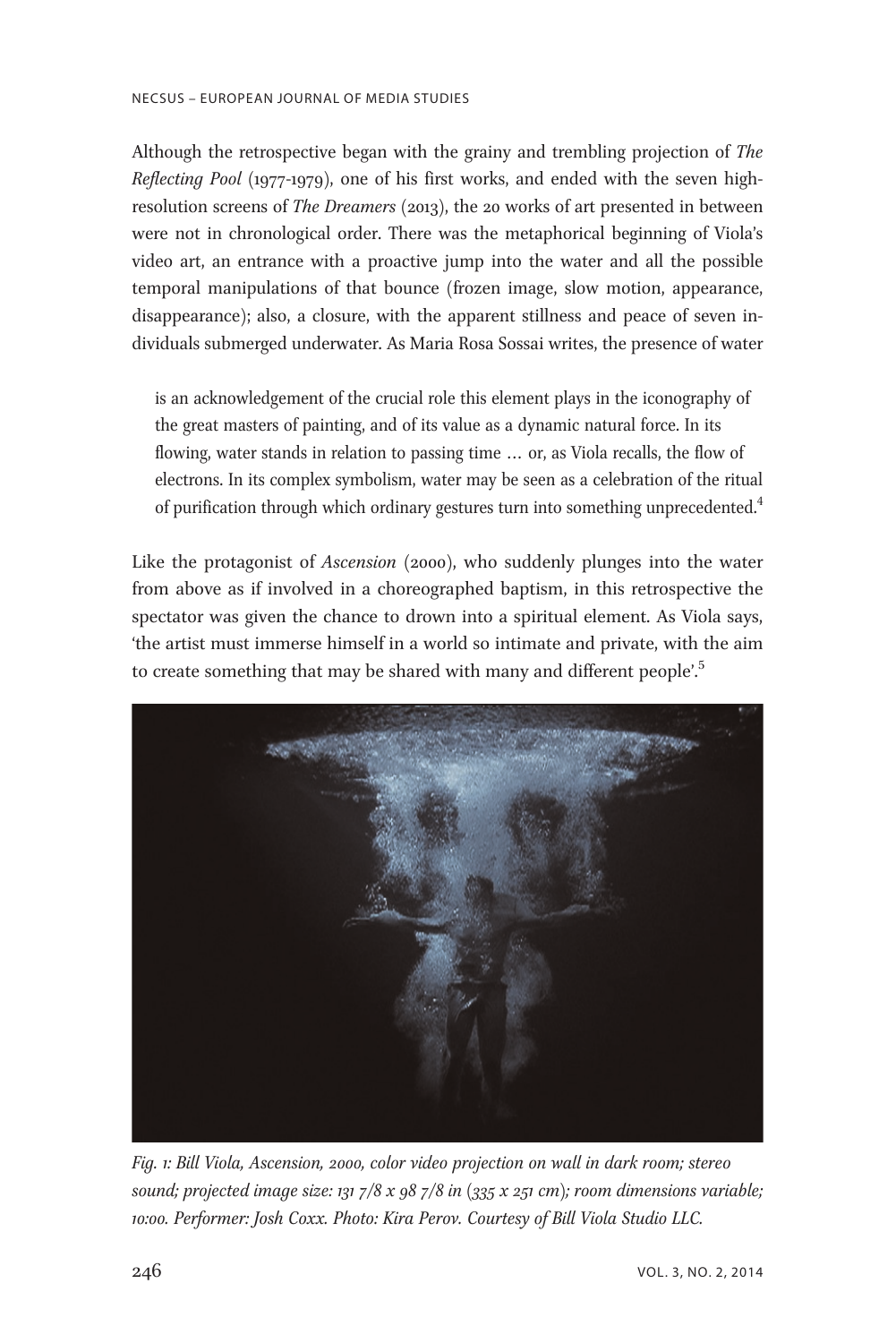Time is another crucial issue in Viola's work. As a sculptor of time (as Viola likes to define himself), his work is based on the manipulation of the speed of the electronic flux. 'In Viola's tapes we sense that he is manipulating the instantaneous – stretching it or exaggerating its effect of momentariness.<sup>6</sup> Although there is no stillness in Viola's work, his basic idea of expanded time is meant to calm the spectator in order to purify his capacity to look outside and inside himself. As Valentini writes, 'what is required is a religious vision, not a distracted and fast mass consumption ... to enter the vision of Viola's works of art it is necessary to dive into a bath of darkness, to purify our eyes ....<sup>7</sup> The exhibition visitors were engaged in a kind of meditation training, pushed to research something that was both mental and physical; a hidden place inside themselves, to embrace a holy sense of the infinite. That was the alchemy created by *Heaven and Earth* (1992), the second piece presented in the retrospective, a video scuplture formed by two exposed monitors facing each other, each one showing a black-and-white video image: the upper monitor presents the image of an old woman close to death, the lower monitor shows a close-up of a newborn baby. The two images reflect and blur into each other because of the glass surface of each monitor. In this touching installation, as in Buddhist philosophy, the concepts of birth and death melt together – since birth is not really a beginning and death is not really an end.



Fig. 2: Bill Viola, Heaven and Earth, 1992, video installation; in a small alcove, a wood column extends from the floor and ceiling with a gap in the center formed by two exposed monitors facing each other, two inches apart, mounted to upper and lower columns respectively, a black-and-white video image on each monitor;  $91/2 \times 161/8 \times$ 18 ft (2.9 x 4.9 x 5.5 m); 29:52. Photo: Robert Keziere. Courtesy of Bill Viola Studio LLC.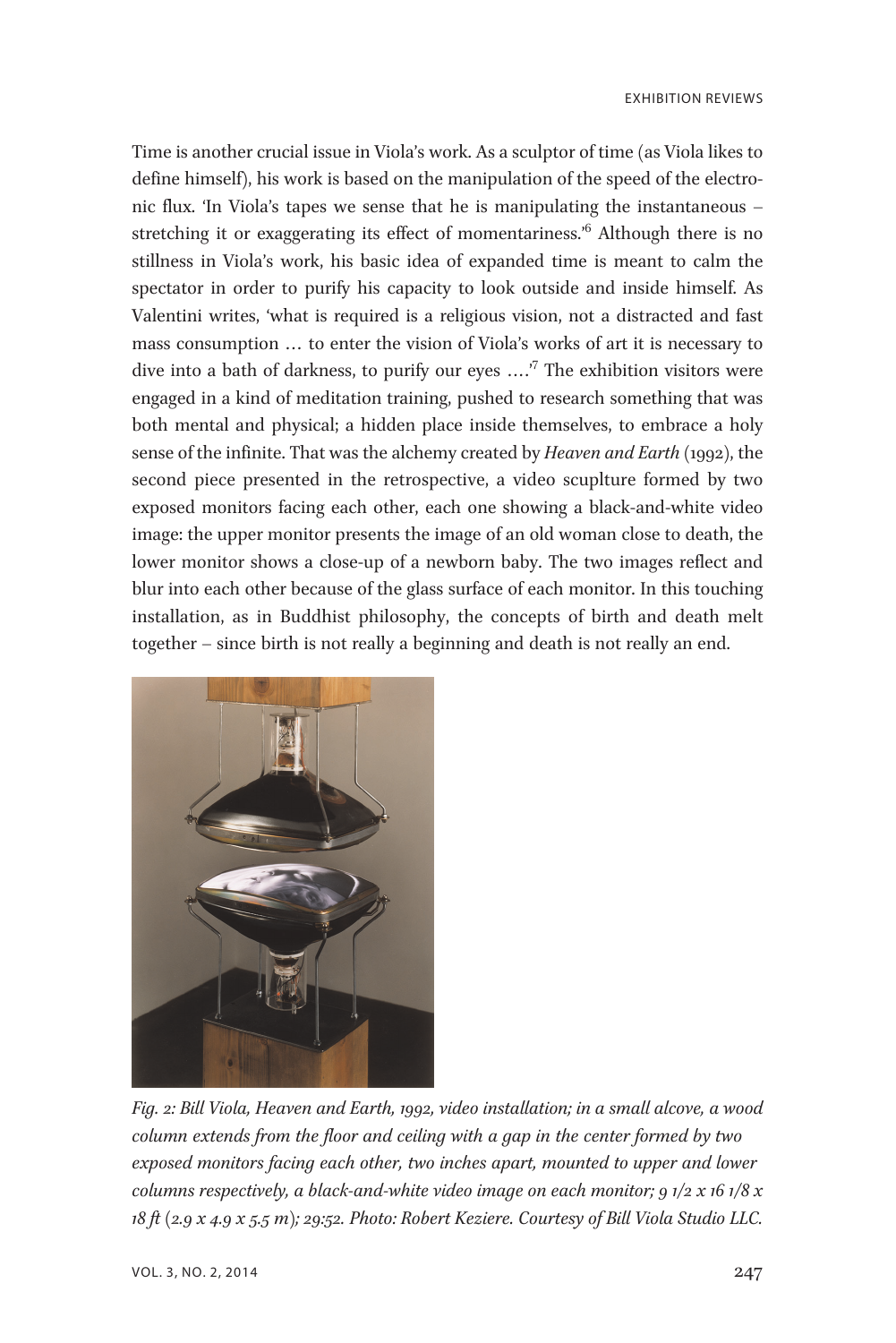With Four Hands (2001), a black-and-white video polyptych on four LCD panels, Viola has offered the public the chance for another intimate and symbolic reflection about the mysteries of our origins and the cycle of life. In this work four pair of hands – those of a young boy, those of a middle-aged woman and a man, and those of an elderly woman – perform a series of gestures influenced by Buddhist mudras and ancient English chirologia tables. In Viola's work the idea of passage of time is strictly connected to the important issue of the body, which is not only the expression of physical and mental decay but also the expression of the soul and passions.

In the video installation The Quintet of Astonished (2000), inspired by Bosch's Christ Crowned with Thorns, a group of five people are shown as they are afflicted by an intense emotion. The slow motion stretched to the extreme allows the spectator to catch the smallest details of facial expression. If many of Viola's works have been inspired by religious paintings realised by Giotto, Pontormo, Durer, et al., it is important to understand that he is not interested in a specific religion or god; also, how much he is fascinated by people with emotions, their surprises, their fears, their pains – feelings that Viola wants to represent in a meticolous and overemphasised way, as Anne-Marie Duguet says during an interview included in Jean-Paul Fargier's video Bill Viola, espérience de l'infini, created on the occasion of the retrospective.<sup>8</sup>

The biggest space of the exhibition was dedicated to the huge installation Going Forth by Day (2002). Divided in five parts directly projected onto the walls as in Italian Renaissance frescoes, it was the largest and most technically-complex work in the show, with five image sequences playing simultaneously that explore some fundamental themes of human existence: the relation between the individual and society, the cycle of birth, death, and rebirth. Once inside the room the atmosphere was that of a holy, collective ceremony. Overwhelmed by the light of a huge fire at the entrance, the public was free to move around and look at each single video or to keep still, trying to catch the subtle links between the complexity of images.

The final part of the exhibition was dedicated to those works connected to the ideas of rebirth and transcendence. Besides the previously-mentioned Ascension and The Dreamers, the two works opening this section were the haunting and immersive installations extracted from Viola's creation for Richard Wagner's opera Tristan und Isolde, directed by Peter Sellars: Tristan's Ascension (The Sound of a Mountain Under a Waterfall) (2005) and Fire Woman (2005).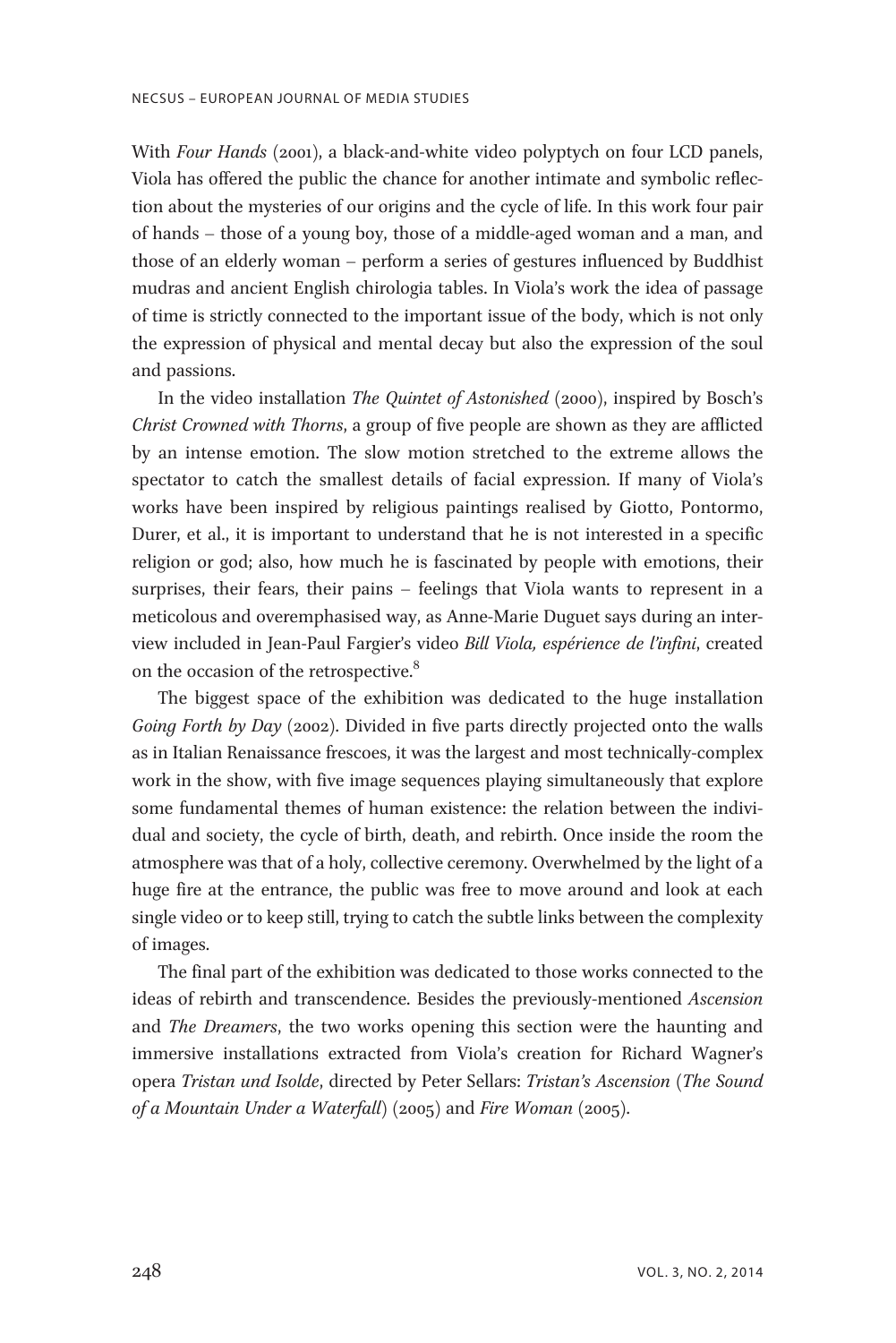

Fig. 3: Bill Viola, Fire Woman, 2005; color high-definition video projection; four channels of sound with subwoofer  $(4.1)$ ; screen size: 19 x 10  $3/4$  ft  $(5.8 \times 3.26 \text{ m})$ ; room dimensions variable; 11:12. Performer: Robin Bonaccorsi. Photo: Kira Perov. Courtesy of Bill Viola Studio LLC.

The installations feature a projecton onto a tall, vertically-oriented screen, where the soul of the literary hero is awakened after his death and raised to the sky through a spectacular waterfall. Also, a second tall projection presented the vision of a woman standing up against a wall of fire and then falling into the water. After these two mythical and mystical apparitions the public at the Grand Palais was invited to step back into the more concrete and human body in the diptych Man Searching for Immortality/Woman Searching for Eternity (2013), where two naked figures of senior citizens are projected on large vertical slabs of black granite, as if they are carved out over their graves; their skin is explored with a small light, trying to isolate diseases or corruptions. The seven submerged bodies of The Dreamers suspended between life and death closed the exhibition and the public's spiritual journey.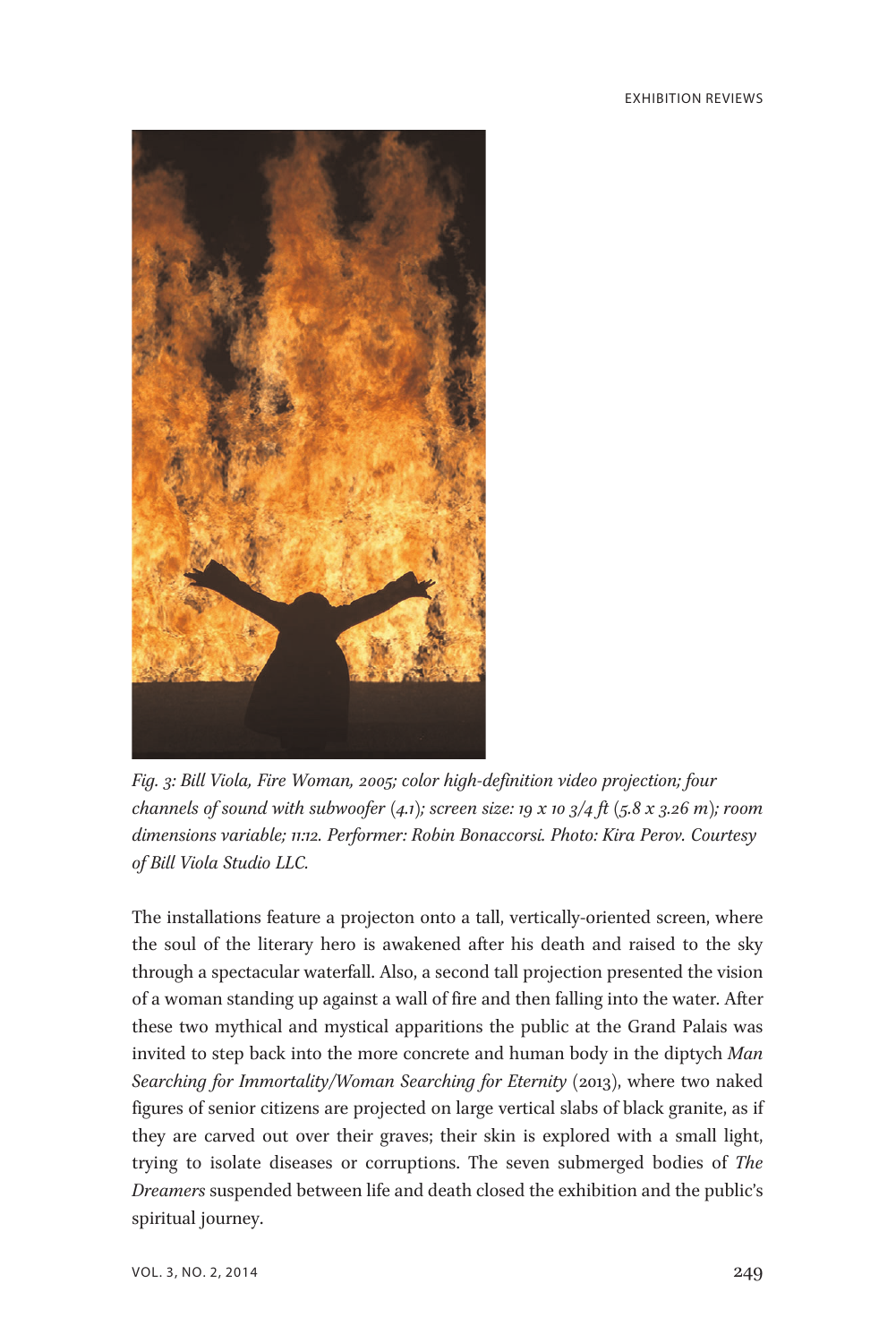

Fig. 4: Bill Viola, The Dreamers, 2013, video/sound installation; seven channels of color high-definition video on seven plasma displays mounted vertically on wall in darkened room; four-channel stereo sound; room dimensions: 21 3/8 x 21 3/8 x 11 1/2 ft  $(6.5 x 6.5 x 3.5 m)$ ; continuously running. Performers: Gleb Kaminer, Rebekah Rife, Mark Ofugi, Madison Corn, Sharon Ferguson, Christian Vincent, Katherine McKalip. Photo: Peter Mallet. Courtesy of Bill Viola Studio LLC.

Inspired by the great masters of painting and with a deep knowledge of Zen Buddhism, Christian Mysticism, and Islamic Sufism, Bill Viola's art, as Chris Townsend writes, is 'an art of affect rather than distanced appraisal ...; an art of duration and absorption rather than an immediate satisfaction and revelation'.<sup>9</sup> His work engages the public in a vision that passes through the eyes as much as the heart.

## **Notes**

- 1. See the artist's official website at billviola.com.
- 2. See the Album bilingue of the exhibition, Neutres 2014, p. 5, where one can find out about 20 of Viola's works of art through commentary by the artist himself.
- 3. See Valentini 1993, p. 11. This monograph includes texts by Valentini and Viola, an interview with the artist by Jörg Zutter, and an interview with David A. Ross by Gianfranco Mantegna.
- 4. See Sossai 2012, p. 25.
- 5. In this text Viola tries to explain his position as an artist in relation to the public. See Viola 2003, p. 165.
- 6. See Kuspit 1987, p. 73. On the manipulation of time see also Fargier 2009.